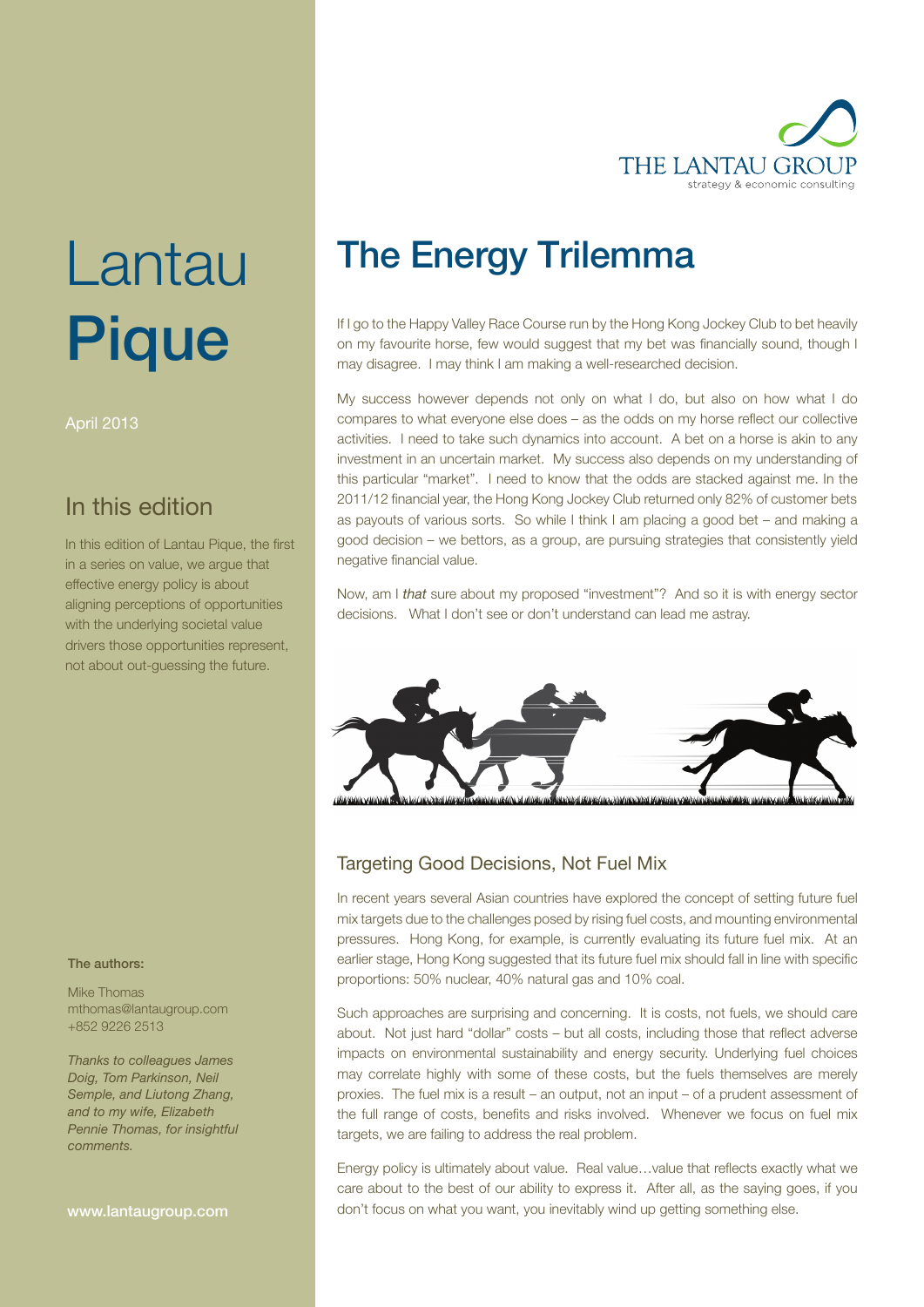#### Defining Value

To create value you must, of course, know what value is. Value is complex and nuanced. For example, one option may be less expensive than another, but also more polluting or less secure. How much value should be imputed to reduced emissions or that elusive concept of improved energy security?

Some countries talk of applying a value framework that includes concepts of environmental sustainability and energy security along with reducing costs or being efficient. Such a trilemma is a useful start – it at least recognizes the challenge of integrating different sources of value and the need to determine what those are – but few countries have taken the crucial next step to define how to apply such a trilemma value framework in practice.





The trilemma framework requires that you identify all sources of value, cost and risk. Identifying and quantifying all these sources is hard to do, as there can be many, so you have to pay attention. Determine what is important and how important it is and why and on what basis.

- Don't just set arbitrary environmental standards, but rather set values based on health impacts, loss of amenity, and used up resources.
- Don't pursue renewable energy just because it's renewable, but rather view renewable energy in terms of its energy value, lack of carbon emissions, disconnection from global fuel prices, contribution to the local economy and its cost in terms of the need for increased ancillary services; and especially
- Don't toss about the word "diversity" as if it has magical powers to justify complicated and expensive projects in the name of energy security.

Break energy security into its constituent parts: physical energy security and economic energy security. Focus on what each part means, and what it is worth, and why. Then, finally, evaluate decisions accordingly.

#### Align Perspectives with Trilemma Value

Of course, no investor or project sponsor is going to want to apply some strange trilemma value framework to a project unless that framework aligns with commercially realisable sources of value. So the next big step is to sort out how to make the trilemma framework relevant to those who actually make decisions and either invest money or confer approval on projects.

Unfortunately, the world is full of mismatched value propositions. A project that is high value to an investor can be low value to society if the project transfers material risks of environmental detriment or reduced energy security to others without compensation. Conversely, a project that creates broad societal benefits may nonetheless be ignored if no investor can commercialise enough of the benefits to justify the investment.

A project may qualify for a valuable tariff even though it is located behind a grid constraint and cannot reliably generate when needed, as has been the case for much wind capacity built hastily in northern China. A project may appear to have a lower cost than another, but higher operating risks, such as a power station built using parts of uncertain origin or composition. Or perhaps a technology is touted as having attained "grid parity", but it turns out to produce electricity predominately in low value periods – such as a wind farm that generates most of its output at night – suggesting the need to relook at the definition of "parity".

A project may appear attractive because of an incorrectly calculated value, such as a capacity market that sets too high a value on new capacity, attracting investors more than happy to build capacity that is not yet needed. Or perhaps, a project must be chosen from amongst options that have similar costs but different cost structures, and thus different risk exposures should things change in the future, especially relative fuel prices, which have changed dramatically several times in the last few decades. Or maybe it is a question of whether the apparent discount offered by a take-or-pay contract is sufficient to justify giving up future flexibility. In each case, perceptions of value depend on awareness of all relevant impacts and the application of an appropriate analytical methodology.

Whereas it might be sexy to contemplate grand energy policy statements, it's the day-to-day focus and attention to details – aligning perceptions of value between decision makers and society – that drive real value.

#### Respecting the Value of Flexibility

Ultimately, good energy policy has more to do with the decisionmaking platform – processes, values, methodologies, and perceptions – than any specific project. Once a large project has some momentum, it tends to take on a life of its own. If the underlying decision and evaluation framework and processes are not robust, phony value can be too easily imagined, and real value can be too easily lost along the way.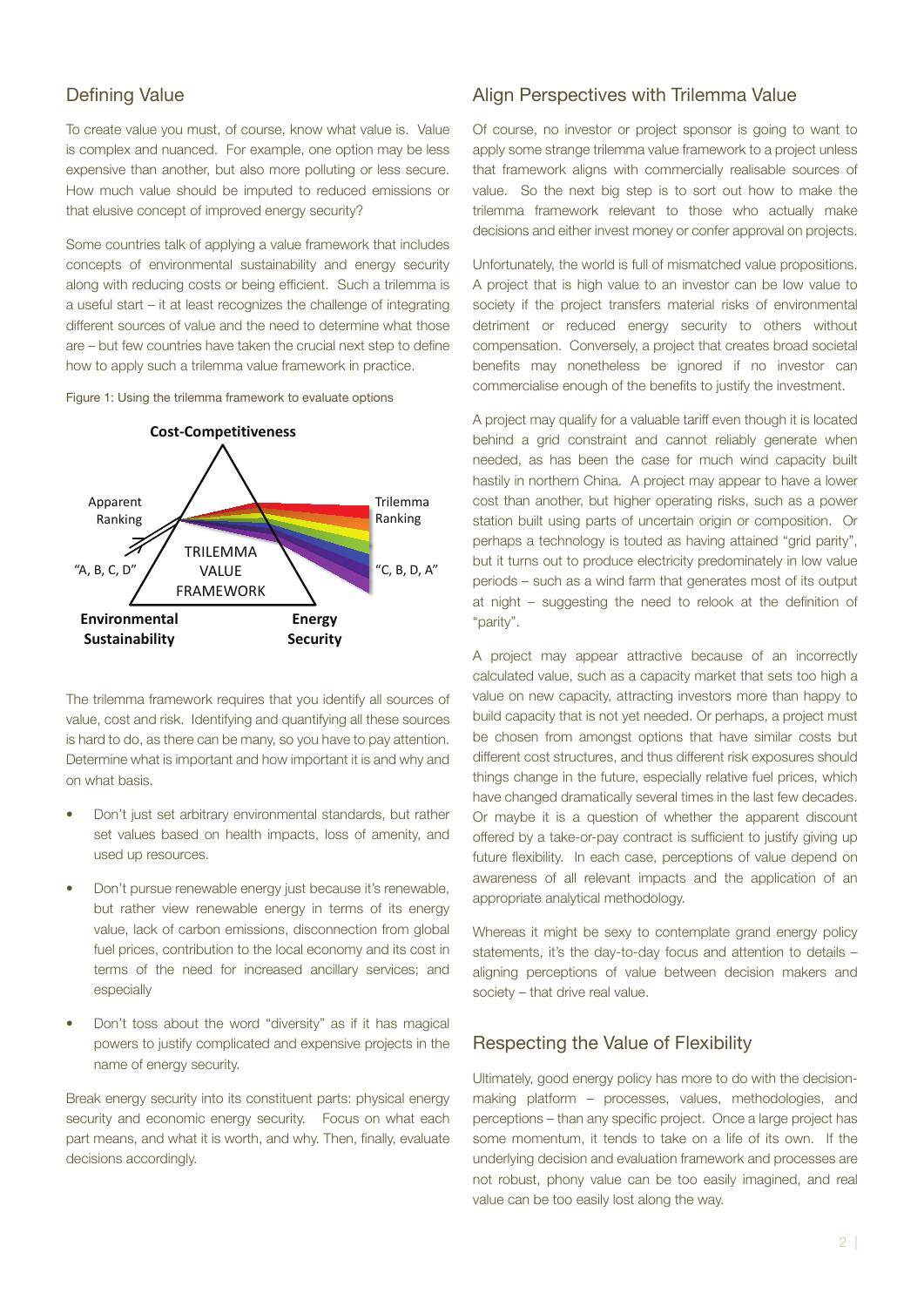Malaysia is approaching commercial operation of its innovative floating LNG receiving terminal at Melaka. The option existed prior to construction to choose to defer the investment by a year or more. The benefits of doing so include the possibility of improved technology or lower cost in the future, the opportunity to take advantage of new market information and, of course, the financial cost savings during the deferral period. The costs of deferral are those associated with not having access to the terminal's capabilities and with the possibility that certain other costs may increase in the interim.

What makes the Malaysian terminal a useful paradigm for a discussion of value is that Malaysia already sells natural gas to Singapore, which has an LNG terminal of its own. As a result, the costs to Malaysia of deferring its own terminal would have been less than if Malaysia had no backstop supply. In principle, market-based mechanisms could be developed to allow Malaysia and Singapore to trade natural gas. For example, extra LNG cargoes could be brought into Singapore in exchange for reducing gas sent to Singapore from Malaysia. The impact on Malaysia would be the same as if the LNG cargo had been delivered to Melaka.

The commitment to the Melaka terminal was presumably predicated partly on expected LNG volumes needed to offset Malaysia's own depleting gas supplies. Indeed, in 2011, when determining what to do with power stations covered by soon-tobe expiring PPAs, the broad intention was to shift to LNG to replace depleting natural gas and support industry growth. And, so, tenders for several thousand megawatts of gas-fired CCGT capacity were initially planned for the coming years.

#### Figure 2: Relative Coal and Oil Price "Windows"



Figure 2 shows the relationship over time of oil prices, which have long formed the basis for LNG prices in Asia, and coal prices. In recent years, coal has been enjoying a strong period of relative economic performance compared to oil-linked natural gas prices. At some point economic reality reared its head. The capacity tender processes eventually proceeded, but with specifications changed to target coal-fired capacity.

As the increasing and persistent misalignment between coal and oil-linked natural gas prices hit home, pressure for more volumes of LNG through the Melaka terminal probably diminished, making deferral of the terminal even more likely to have been optimal.

The other angle is, of course, the question of environmental sustainability. Within the trilemma framework the emissions from coal-fired generation would need to be valued explicitly relative to those from gas-fired generation. Fortunately, emission control technology now exists to reduce most of the relevant emissions differentials between a modern gas-fired power station and a modern coal-fired power station – with the exception of carbon. It follows, therefore, that an important trilemma-related risk arises from the absence of a greenhouse gas policy framework in most Asian countries. Developing a robust and well-accepted greenhouse gas policy framework is no small challenge. But ignoring tough challenges does not usually make them go away.

In a previous Lantau Pique, we observed that given current natural gas and coal prices, the act of choosing gas-fired generation in Asia over coal-fired generation in Asia is analogous to accepting the imposition of the highest carbon tax in the world, by far. It would be much less expensive to combine coal-fired generation in Asia and carbon credit purchases from any of several carbon markets globally, rather than utilizing Asian LNG for more than peaking generation, at present. Such arbitrage opportunities are not currently all exploitable, but they scream out for attention. Asian countries would clearly benefit from more flexible approaches to LNG contracting and carbon credit market access, most especially as gas markets are relatively compartmentalized, globally, with very different prices prevailing in North America, Europe and Asia. Making such opportunities reality will require bolder policies that eschew the same old country-by-country "commitments" that then get allocated to sectors as targets only to be achieved at high cost. Until then, decisions taken, particularly around commitments to use natural gas, have the potential to be both expensive and worse for the environment than what could have been achieved.

#### Eliminating Arbitrary Constraints

Good energy policy, which incorporates all aspects of the energy trilemma value framework, abhors arbitrary constraints.

Setting fuel mix targets is like telling someone to get from point A to point B, but only by taking one particular route. Perhaps today that route seems best. But, add some random traffic; the occasional accident or obstruction; the possibility that you would have preferred to take another route for an errand along the way; or the fact that you just learned of a better, faster, route; and pretty soon that earlier commitment to take the same route every day becomes a burden. A given route has some value, but the flexibility to decide how, when and why to vary that route is also valuable. By focussing only on the value of the specific route, you miss the value of flexibility.

Another example involves pressure to set arbitrary energy efficiency targets to limit electricity demand growth. Enhancing energy efficiency through behavioural change and technology improvement is clearly an important source of value. Predicting such change and improvement requires a sound analytical foundation. And even then, predictions can be wrong for a host of perfectly good reasons.  $\frac{3}{3}$